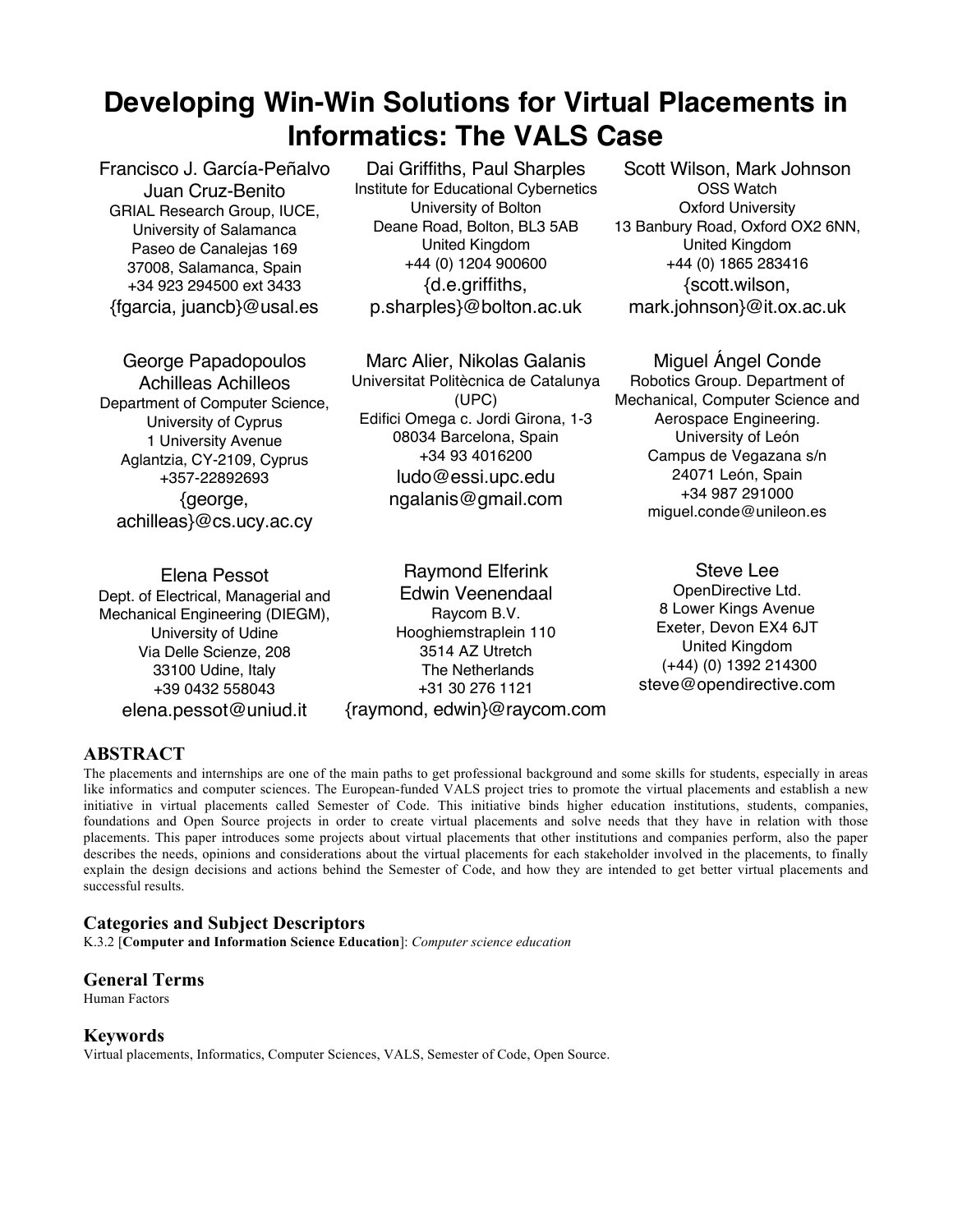# **1. INTRODUCTION**

Placements are one of the most followed strategies to give the students professional certain focus before leave the University or their formal education. The placements allow students to get insight about the professional world and its workflow, this is essential in the case of work fields like Informatics and Computer Science, where the students need a quick growth in their professional skills when they get a job after leaving the University, due to the academic systems in most cases teach them a lot of useful concepts giving them insight in many knowledge areas, but usually they do not give them the proper professional skills they would need to develop their professional career. Some educational systems try to solve this lack of education and training in professional skills introducing placements programs in the degrees. In the case that the educational system does not include the placements as mandatory part of the degrees, the students usually can perform optional internships managed or not by the university, but with no academic rewards when they achieve them, they only get the professional skills.

In the context of today's world, in the context of a globalized world and, in the last years, a world in crisis, the internships and placements are one of the best options for students to get professional background before they leave the university, and in other cases a catalyzer to get their first job when they leave these Higher Education (HE) institutions. The European-funded project VALS (540054-LLP-L-2013-1-ES-ERASMUS-EKA) [3] tries to help students in the process of get this professional background before leaving the university, managing some initiatives like the Semester of Code [4], which allows students get placements in some of the best international open source projects, companies and foundations, getting later academic rewards as the professional skills intended.

In the crisis context, not every student can get an internship in other city or countries, for this reason emerges the possibility of making virtual placements in those companies and foundations: the students work in placements locally, but their placements have an international context. The VALS project and the Semester of Code promote the virtual placements as key factor to allow students getting professional background without leave their homes, or the cities they study, and without spending other personnel or familiar resources but personal work.

This paper explains how VALS project has designed the virtual placements, what kind of requirements has detected from the different stakeholders involved in the virtual placements processes and reviews some previous projects that perform similar programs. These explanations guide the reader over the concepts, mantras and needs behind the project, to later explain the design and implementation of some good practices and win-win solutions that can increase the opportunities and the possibilities of achieve successful virtual placements for all stakeholders. Several sections that guide the reader along the content presented in a structured way compose the text. The first section is the Introduction to the virtual placements and the problems related to them, the second is about the State of the Art and previous initiatives related to software development and virtual placements. The third section (Virtual Placements for the stakeholders) describes how the different main stakeholders understand the virtual placements and the Semester of Code initiative; this section shows the possible requirements gathered by the VALS project team to design and develop the strategy to perform the virtual placements. The fourth section explains how the VALS project team has designed the virtual placements and the Semester of Code initiative to respond the needs raised by the requirements and thoughts retrieved from the involved stakeholders. At the end of the paper, the reader can find some conclusions about the development of virtual placements in this project.

# **2. STATE OF THE ART**

The VALS project tries to establish virtual placements in Informatics across the Europe, integrating these virtual placements into the academic plans of the participant academic institutions, not only as a placements ad hoc in the academic plan and the academic system. But VALS project is not the first project (public or private) that tries to bind the different stakeholders in order to create virtual placements in a national/international context. The following sections will introduce two previous projects, one from Google and other from the Universities in Canada that develop programs for virtual placements; one is specially focused on the business part of the placements (Google Summer of Code) and the other is focused on the educational aspects of the virtual placements (Undergraduate Capstone Open Source Projects).

## **2.1 Google Summer of Code (GSoC)**

According to Google Summer of Code (GSoC) website [7], "Google Summer of Code is a global program that offers post-secondary student developers ages 18 and older stipends to write code for various open source software projects. We have worked with open source, free software, and technology-related groups to identify and fund projects over a three month period. Since its inception in 2005, the program has brought together over 7,500 successful student participants and over 7,000 mentors from over 100 countries worldwide to produce over 50 million lines of code. Through Google Summer of Code, accepted student applicants are paired with a mentor or mentors from the participating projects, thus gaining exposure to real-world software development scenarios and the opportunity for employment in areas related to their academic pursuits. In turn, the participating projects are able to more easily identify and bring in new developers. Best of all, more source code is created and released for the use and benefit of all".

This placements program is developed by Google Inc. and offers money rewards to students involved in the development of the Open Source projects proposed in the Google Melange [5] virtual placement system. The students and organizations can be located in anywhere in the world because the entire program is performed using Internet systems and resources. The goals of the GSoC [6] are:

- *1. Create and release open source code for the benefit of all*
- *2. Inspire young developers to begin participating in open source development*
- *3. Help open source projects identify and bring in new developers and committers*
- *4. Provide students the opportunity to do work related to their academic pursuits (think "flip bits, not burgers")*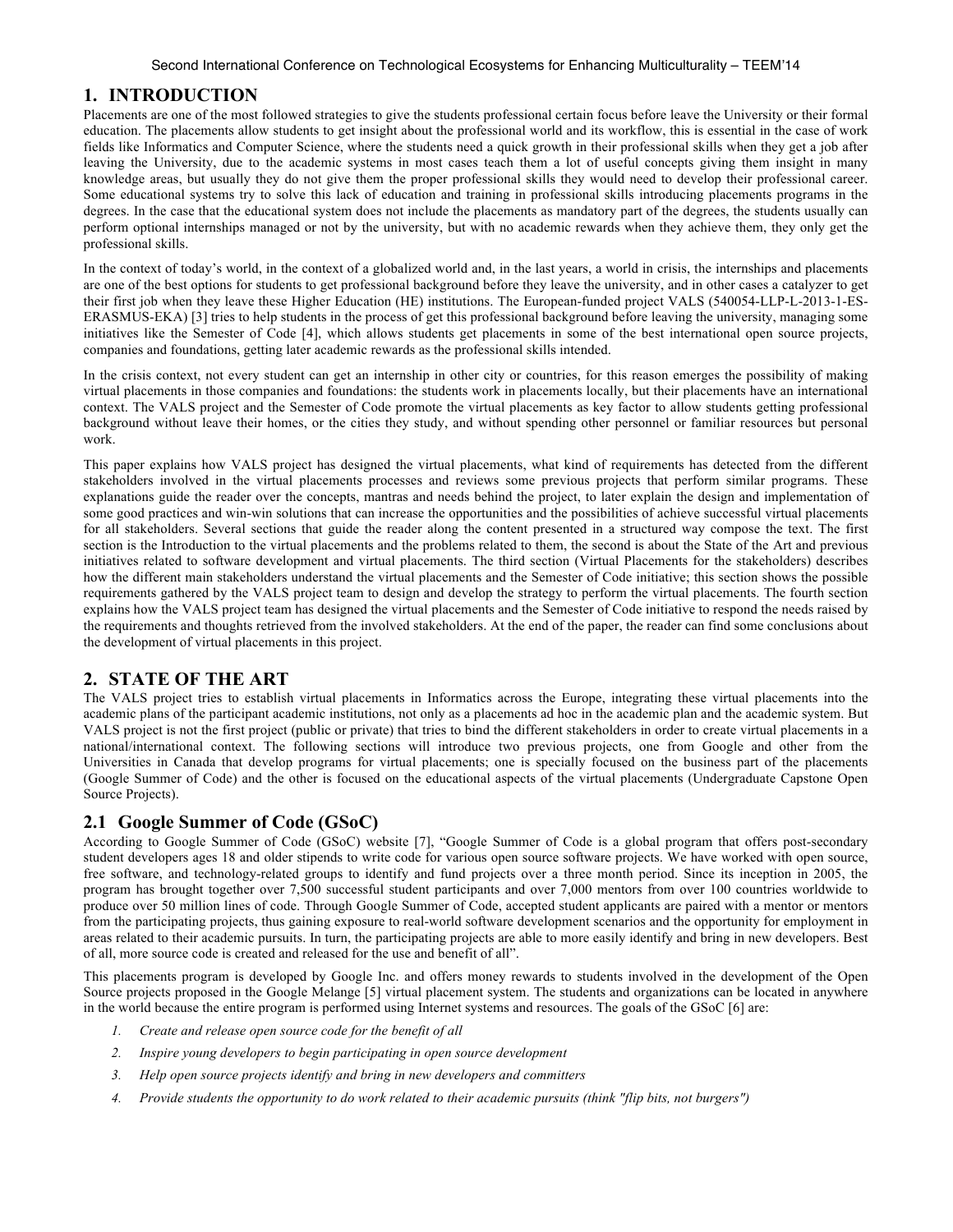#### Developing Win-Win Solutions for Virtual Placements in Informatics: The VALS Case

*5. Give students more exposure to real-world software development scenarios (e.g., distributed development, software licensing questions, mailing-list etiquette)*

These projects must necessarily be related to Open Source Software and must be licensed under an open license. To perform this placements, in the Google Summer of Code several different stakeholders, like the students, organizations, mentors, etc. are involved. As a brief abstract of the process and workflow of the GSoC, it is possible to hightlight the following steps [6]:

- *1. Open source projects who'd like to participate in Google Summer of Code in 2014 should choose at least two organization administrators to represent them.*
- *2. Organization administrators will submit the mentoring organization's proposal for participation online.*
- *3. Google will notify the organization administrators of acceptance, and an account for the accepted organizations will be created on the Google Summer of Code 2014 site.*
- *4. Students submit project proposals online to work with particular mentoring organizations.*
- *5. Mentoring organizations rank student proposals and perform any other due diligence on their potential students; student proposals are matched with a mentor.*
- *6. Google allocates a particular number of student slots to each organization.*
- *7. Mentoring organizations make their final decision on which students to accept into the program.*
- *8. Students are notified of acceptance.*
- *9. Students begin learning more about their mentoring organization and its community before coding work starts.*
- *10. Students begin coding work at the official start of the program, provided they've interacted well with their community up until the program start date.*
- *11. Mentors and students provide mid-term progress evaluations.*
- *12. Mentors provide a final evaluation of student progress at close of program; students submit a final review of their mentor and the program.*
- *13. Students upload completed code to Google Summer of Code site.*

The main difference of this program with other similar is about the rewards: Google extends a paycheck to students who finish the process and develop successfully the project. So, the rewards of this program are mainly the professional experience acquired by the virtual placement, the paycheck, and the possibility of being recruited by any of the participant organizations or by Google.

## **2.2 Undergraduate Capstone Open Source Projects (UCOSP)**

The other project that develops virtual placements, and is selected to show the state of the art in this paper, is the Undergraduate Capstone Open Source Projects (UCOSP), which is developed at this moment in Canada and only for Canadian Universities [8; 11]. This program was a pilot project funded by the Canadian government in order to test virtual placements with undergraduate students of computer sciences and informatics, and to provide them the opportunity to get some professional experience before leaving the university (*What are the learning objectives of this program? For students to gain hands-on experience with real-world development practices in a realistic environment while simultaneously learning and applying some core concepts of computer science* [11])*.* This initial project went forward and later it became a reality with the support of a steering committee, sponsors, and the committed universities, teachers and students from Canada. Today this program has involved more than 400 students from 25 Canadian universities in the last six years.

UCOSP project promotes virtual placements with two special characteristics: one of them is having physical meetings (at least one on the begin) between students and mentors, in order to plan the placement and know each other to generate a better understanding between them; the other special characteristic is that the rewards from success in the project are purely academic (in a different way that the Google Summer of Code with their paycheck). Within these academic rewards, students can get validations for programming subjects, degree thesis, etc. This project has a strong focus on the academic questions and it intends to improve the academic system and the professional background of the students. The role of business stakeholders of the program is to provide the projects and the real problems to solve or the funding for the program as sponsors. This money from the sponsors is used to maintain the infrastructure of the project, to make possible the physical meetings between mentors and students, etc. and never to reward students.

## **3. VIRTUAL PLACEMENTS FOR THE STAKEHOLDERS**

In order to design and develop the right mechanisms and solutions for the virtual placements, the VALS core team interviewed the different main stakeholders involved in the virtual placements and the Semester of Code initiative. These stakeholders are the students, the companies and foundations and the academic institutions. These stakeholders can be subdivided in others but is simpler to consider the requirements of each them using this classification. Also these three stakeholders are the minimum stakeholders necessary to run the Semester of Code pilots and the virtual placements. For example, the academic institutions as stakeholder can be composed by personal of the faculties, the academic supervisors, bureaucratic personal, etc.

This section (and its subsections) describes the main thoughts and expectations of each main stakeholder with the virtual placements posed in VALS project and Semester of Code pilots. These descriptions will help the reader to understand the different decisions and actions planned to get success.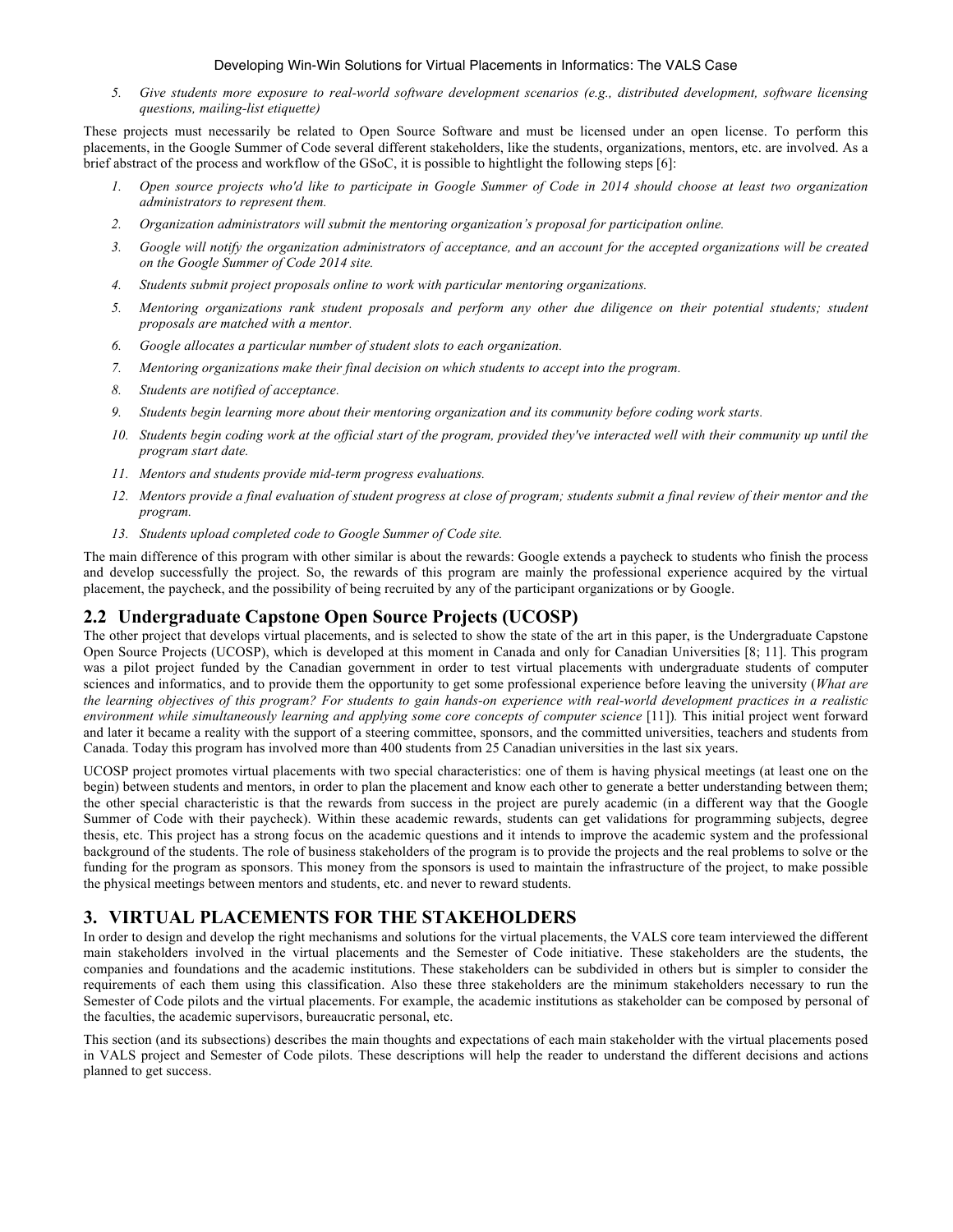## **3.1 Virtual placements from the students' point of view**

The students are one of the most sensible parts of the process, and they are one of the keys of the success in virtual placements. Their commitment with the virtual placement and the project to develop, their interest in to achieve the planned goals and their personal skills (communication, ability to work in groups, etc.) [2] are key factors in order to get success in the virtual placements. Also, some of these, like the professional skills o the commitment level with a project, are intended to be improved through the virtual placements and the work with professionals [9].

The students interviewed by the VALS team are almost interested in the Semester of Code initiative, and, in general, they would like to participate in it. The students observe some potential benefits in their participation in this virtual placements program. Some of those benefits are:

- Possibility of getting academic rewards through working in real context. The students consider that the Informatics careers have a lack on deal with real problems and initiatives like Semester of Code give them the opportunity to reduce this issue.
- Development of their professional skills, gaining experience in software development. This is an important point for the students, due the software companies give better contracts to professionals with demonstrated experience.
- Possibility of developing the initial stage of their professional career in an important company or foundation related to Free/Open Source Software (FOSS). This is an important change comparing to the traditional internships and placements for students; in many countries the internships are optional, or in some cases mandatory, and those internships are performed in local software companies, where students feel that they can not learn all the issues they can, or big software enterprises, where they feel that they are only one more and not every people is interested in help them in their learning process.
- Related to the previous point, the students consider that there is an opportunity to get hired by the company where they perform the virtual placement. This is a powerful motivational aspect for them.

## **3.2 Virtual placements from the business point of view**

Companies and foundations related to Open Source Software (OSS) or Free Open Source Software (FOSS) know and participate in other similar initiatives to Semester of Code, like the previously explained in the second section (State of Art, subsections about GSOC and UCOSP).

From the point of view of this kind of business stakeholders, the Semester of Code and similar initiatives are a great opportunity for them because:

- It is a great opportunity to seek talent between students in several education levels (undergraduate, MsC, etc.).
- They prove these talented students with real problems, without saving money. The money and hours saved in developers is spent in mentors (the participation in this kind of programs is not based on money).
- These companies and foundations related to OSS or FOSS use this kind of initiatives to find new committers to their projects.
- Also these programs are a great window to publicize their brands and projects to a potentially interested audience.

#### **3.3 Virtual placements from the academic institutions point of view**

The virtual placements are not usual in most of academic institutions contacted by this project. Some of them have previous experience with programs like the Google Summer of Code but in general, these institutions do not include the virtual placements in the Informatics academic plan.

Academic institutions in many countries have some barriers in the application of virtual placement programs in the academic degrees, those barriers are related to bureaucracy and rigidity of the educational system. For this reason, the academic institutions do not participate in these kind of initiatives if there is no students, teachers and employees really committed with the consecution of the virtual placements. Within this bureaucracy and rigidity, there are main question to resolve about how to perform the virtual placements?; when should be done the virtual placements?; in the regular season?; in other dates? These questions are so important because the virtual placements must fit into academic plan, and the academic institutions should seek a niche to place the virtual placements inside the academic season (while there are many subjects) or outside the academic season (when the teachers could be on holidays). Students' subject overload during the academic season could make the students reject to participate on virtual placements (or physical placements) and the location of the placements (virtual or physical) on holidays can make both students and teachers reject to participate. In some countries this problem of timing is solved by the academic plan, due to it includes placements as a mandatory or optional subject. These placements are usually physical, but it is possible to perform them as virtual ones if they assure the quality to the stakeholders [1; 10; 12; 13]. For the educational systems that do not include placements as part of the education process in informatics, it is necessary to fix the dates for virtual placements in each institution. Also the VALS project should face up this problem with the dates not only in the local or country context of each academic institution, but in the European context of all academic institutions that could participate in the Semester of Code in this first phase of the project.

Regarding the inclusion of the virtual placements in the educational system, most of the academic institutions have a positive point of view, they consider that this kind of placements are a good opportunity for the students, could improve their possibilities of find a job, could improve the international projection of the academic institution itself, and could imply a significant cost reduction of the students'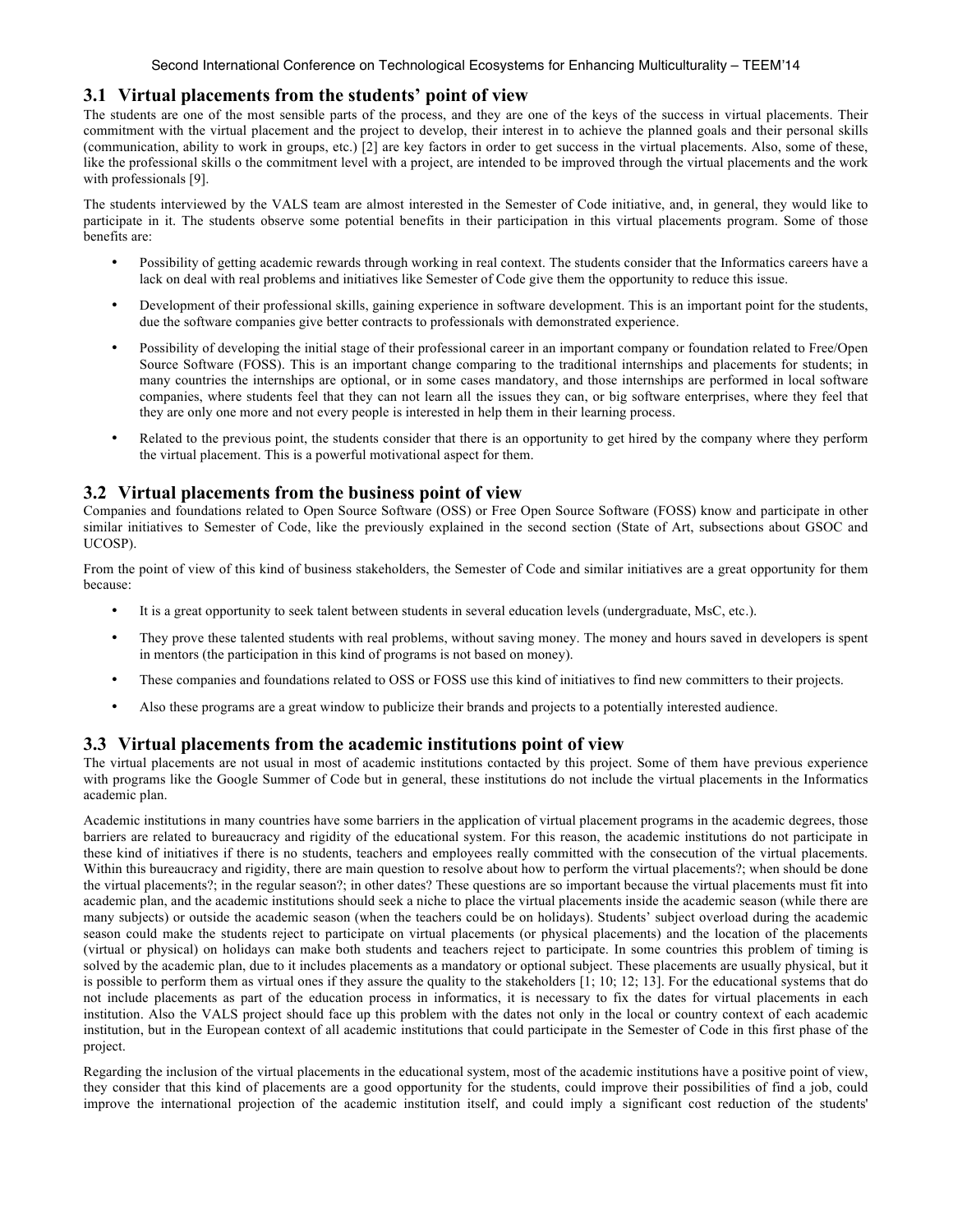placements (for example, academic institutions do not need to pay the same insurances for students if it is virtual placement or if it is physical placement).

# **4. VALS APPROACH TO VIRTUAL PLACEMENTS**

Regarding these different point of views of the stakeholders, VALS project tries to design and perform different actions and strategies to get win-win solutions for all the issues and risks collected. In this section will be presented the different questions that VALS project needs to solve in order to create successful virtual placements and achieve the goals intended for the project and the Semester of Code initiative.

# **4.1 Defining a framework to make possible the Semester of Code**

In order to clear the Semester of Code workflow and provide the same rules and opportunities to all stakeholders, the VALS project core team has developed a framework that defines the process to make possible the Semester of Code, the participation of each stakeholder in it, and the possibilities that each one has.

This framework defines the general principles of the Semester of Code, and the rules and actions that each stakeholder could perform. This framework is not an inviolable document or fact, it is intended to be used and adapted in benefit of them. For example this framework provides the workflow on how organizations, students and institutions can join to Semester of Code, rules about the rewards that students can get, general proposals to manage the virtual placement process, etc. Some of the issues addressed in this framework are explained in the following subsections.

# **4.2 Mentoring students to success in the virtual placements**

The mentoring process in the VALS project and in the Semester of Code is one of the key factors in order to achieve the success in the virtual placements. This mentoring process is performed in two ways: one relative to academic mentoring (with the role of the academic supervisors) and the other with the business mentoring (with the business mentors).

This mentoring process is essential to reach a win-win solution in benefit of the three main stakeholders in the Semester of Code:

- The students have personalized attention from two mentors to learn how address the problems raised from the project on which they work.
- The academic supervisors help the students to get success in the educational context of the virtual placements. This mentoring in the academic way ensures the quality from the educational point of view of the placement, and the validity of the work performed, to later be awarded with academic rewards.
- The mentors (business mentors) help the student to solve the real problem, they should know in deep the project and are the best possible counselor on how to manage and solve the project, teaching the student the principles and philosophy of the software projects and the business issues around them. A good mentoring process helps the achievement of the project success in terms of a professional solution for the real problem, and achieving the success of the virtual placement for the company or foundation that owns the project.

# **4.3 Scheduling the virtual placements across Europe**

The task of schedule the virtual placements for all the participant universities and the possible participant institutions in the Semester of Code is revealed as one of the most complex issues in the pilot phase planning. As previously explained, the virtual placements proposed in the VALS project and the Semester of Code are not intended to be outside the academic system, but they are intended to be validated as placements presents in some European educational systems or to be validated as other academic rewards (like degree subjects, homework, thesis, etc.). To make possible this convergence with the educational systems, it is mandatory one of these solutions: 1) virtual placements adapt their schedule to each educational system timing; or 2) VALS project proposes a schedule that fits with all the educational system timings.

To address this schedule issue, VALS project proposes, unlike other virtual placements programs like GSoC or UCOSP, two possible rounds or waves for application for virtual placements. At this moment, these two waves are planned for the beginning of the academic season (between September and November); the second wave is planned for the beginning of the second semester of the academic season (around February or March). These two waves or rounds are basically equals but in different dates; on both exist the call for projects, the process to enroll universities, students and mentors (business mentors and academic supervisors). These two rounds are specially designed to involve as much students as possible, allowing them to participate in each they want or they can (based on their academic schedule, their number of subjects in the first or second semester, their university schedule for placements, etc.).

This section about schedule does not include time-limitations proposed by the business partners of the project, because the schedule and timing from the companies and foundations is less strict and does not have so many requirements like the academics schedule (nine months average for the academic season, different holidays, etc.).

This section is also representative about win-win solutions, all the students in different contexts have opportunities to get virtual placements, the companies/foundations have also opportunity to participate in the call for projects in the wave they want or in both (depending their personal/time resources on each of them). In the case of universities also is a win-win solution; each university can also participate in the round they want or in both, so the Semester of Code schedule could fix with the educational schedule of each of them.

# **4.4 Rewards for students**

As previously explained, the rewards planned for students are purely academic, without including money. Assuming this characteristic, the rewards itself are defined by each university, regarding the context of the university and the educational system of each of them. These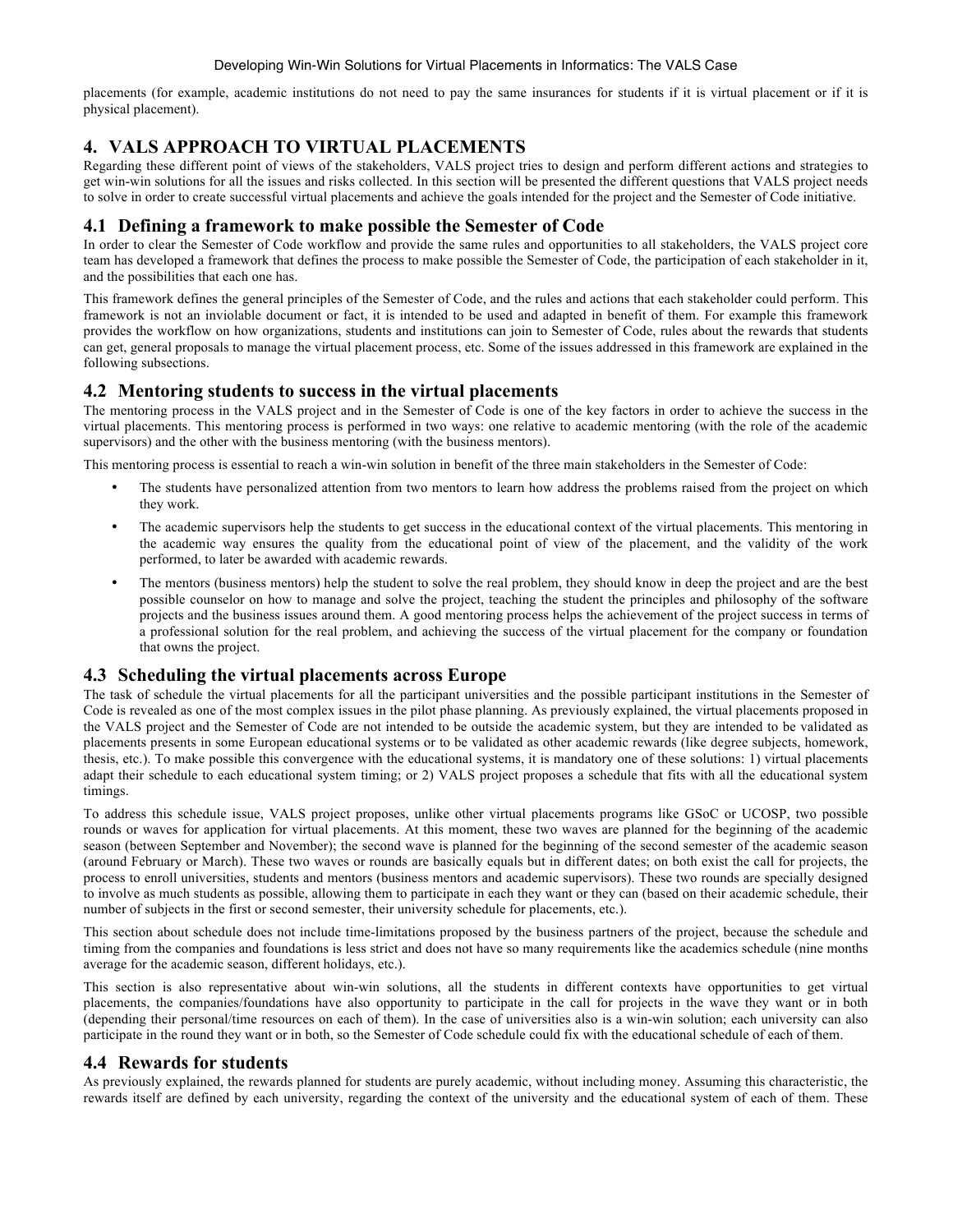#### Second International Conference on Technological Ecosystems for Enhancing Multiculturality – TEEM'14

rewards should be interesting for students and should return in any way the time and effort of the student with any advantage in their degrees, MsC, etc. Some of these academic rewards could be the validation of some ECTS credits (or subjects), the validation of some practices within a subject, the utilization of the work done in the virtual placements in a thesis degree, the validation of mandatory placements with the virtual placements performed during the Semester of Code, etc.

# **4.5 Equality in opportunities for all the stakeholders**

The equality is a key issue in this project. The VALS project core team has spent much time designing workflows and processes to ensure that any student in Europe has the same opportunities than other student in other university, country or context. Due to the goal of equality, this project does not establish differences about the original universities enrolled in the project and other that joined later. Also the project does not establish differences between projects and between the students enrolled in the Semester of Code.

The project establishes a participation system based on the work of each stakeholder, for example: if the project fits well into the Semester of Code framework, it is accepted to be published; if the universities use properly the framework they can participate in Semester of Code; and if the students propose solutions for the projects and problems offered by the companies/foundations, those foundations will select the best solution (and the student who proposed it). The intention of VALS project is not to regulate the opportunities for virtual placements basing the decision only in previous merits, curriculum, previous experience, fame of the organizations or universities, etc. VALS establishes the same opportunities to all possible participants and bases the success of each participant (student, organization or institution) in the work they perform. This is a win-win solution for the VALS team, the equality and transparency in the workflow and the process ensures that the project is ethically healthy and promotes the proper values for students, business organizations and academic institutions, that will help to establish a good work ecosystem for the virtual placements.

# **5. CONCLUSIONS**

The design and implementation of solutions and initiatives such as the Semester of Code depend on the amount of real needs that are able to solve. If this kind of initiatives want to succeed, they must consider all the possible stakeholders involved and provide them a benefits for participating. For this reason it is essential to create win-win solutions and frameworks that attempt to provide convenience and benefits to compensate the effort of different stakeholders. This paper describes the different solutions (new solutions and old solutions adopted from other similar projects like Google Summer of Code and Undergraduate Capstone Open Source Projects) and actions designed by the VALS core team in order to establish a clear and equal framework for all stakeholders. This framework is based on transparency, and equality of opportunities to all different roles present in the initiative, and providing solutions (dates, individual benefits) that compense all stakeholders in order to create better virtual placements and a sustainable initiative in the future, and create valor to the businesseducational alliances.

# **6. ACKNOWLEDGMENTS**

With the support of the Lifelong Learning Program of the European Union. Project Reference: 540054-LLP-1-2013-1- ES-ERASMUS-EKA. This project has been funded with support from the European Commission. This publication only reflects the views of the authors, and the Commission cannot be held responsible for any use which may be made of the information contained therein.

## **7. REFERENCES**

- [1] Ahsan, S.M. and Hassan, A., 2013. Increasing Virtual Education Effectiveness by Quantifying Student Leaning Trajectories and Virtual Internships. *Life Science Journal 10*, 10s.
- [2] Burge, J.E., Anderson, P.V., Carter, M., Gannod, G.C., and Vouk, M.A., 2011. First Steps Toward Integrating Communication Instruction Throughout Computer Science and Software Engineering Curricula. *American Society for Engineering Education*.
- [3] García-Peñalvo, F.J., Álvarez Navia, I., García Bermejo, J.R., Conde González, M.Á., García-Holgado, A., Zangrando, V., Seoane Pardo, A.M., Cruz-Benito, J., Lee, S., Elferink, R., Veenendaal, E., Zondergeld, S., Griffiths, D., Sharples, P., Sherlock, D., De Toni, A., Battistella, C., Tonizza, G., De Zan, G., Papadopoulos, G., Kapitsaki, G., Achilleos, A., Mettouris, C., Cheung, S., Guerrero, Z., He, E., Alier Forment, M., Mayol, E., Casany, M.J., Wilson, S., Wilson, R., and Johnson, M., 2013. VALS: Virtual Alliances for Learning Society. In *Proceedings of the TEEM Conference 2013. Technological Ecosystems for Enhancing Multiculturality* (Salamanca, Spain, 14-16 November 2013), GRIAL Research Group. First International Conference on Technological Ecosystems for Enhancing Multiculturality (TEEM'13), 19-26.
- [4] García-Peñalvo, F.J., Conde, M.Á., Cruz-Benito, J., and Griffiths, D., 2014. Virtual placements for informatics students in open source business across Europe. In *Proceedings of the Frontiers in Education Conference (FIE)* (Madrid, Under publication 2014), IEEE.
- [5] Google, 2014, Google Melange. Available in http://www.google-melange.com/. Retrieved 30, July, 2014
- [6] Google, 2014, Google Summer of Code 2014, Frequent Asked Questions (FAQ). Available in http://www.googlemelange.com/gsoc/document/show/gsoc\_program/google/gsoc2014/help\_page. Retrieved 30, July, 2014
- [7] Google, 2014, Google Summer of Code (GSoC). Available in https://developers.google.com/open-source/soc. Retrieved 30, July, 2014
- [8] Holmes, R., Craig, M., Reid, K., and Stroulia, E., 2014. Lessons learned managing distributed software engineering courses. In *Companion Proceedings of the 36th International Conference on Software Engineering* ACM, 321-324.
- [9] Leblanc, R.J., Sobel, A., Diaz-Herrera, J.L., and Hilburn, T.B., 2004. *Software Engineering 2004: Curriculum Guidelines for Undergraduate Degree Programs in Software Engineering*. IEEE Computer Society.
- [10] Rintala, U., 2009. State-of-the-art in support of virtual placements. *A study carried out in the framework of the EUVIP project*.